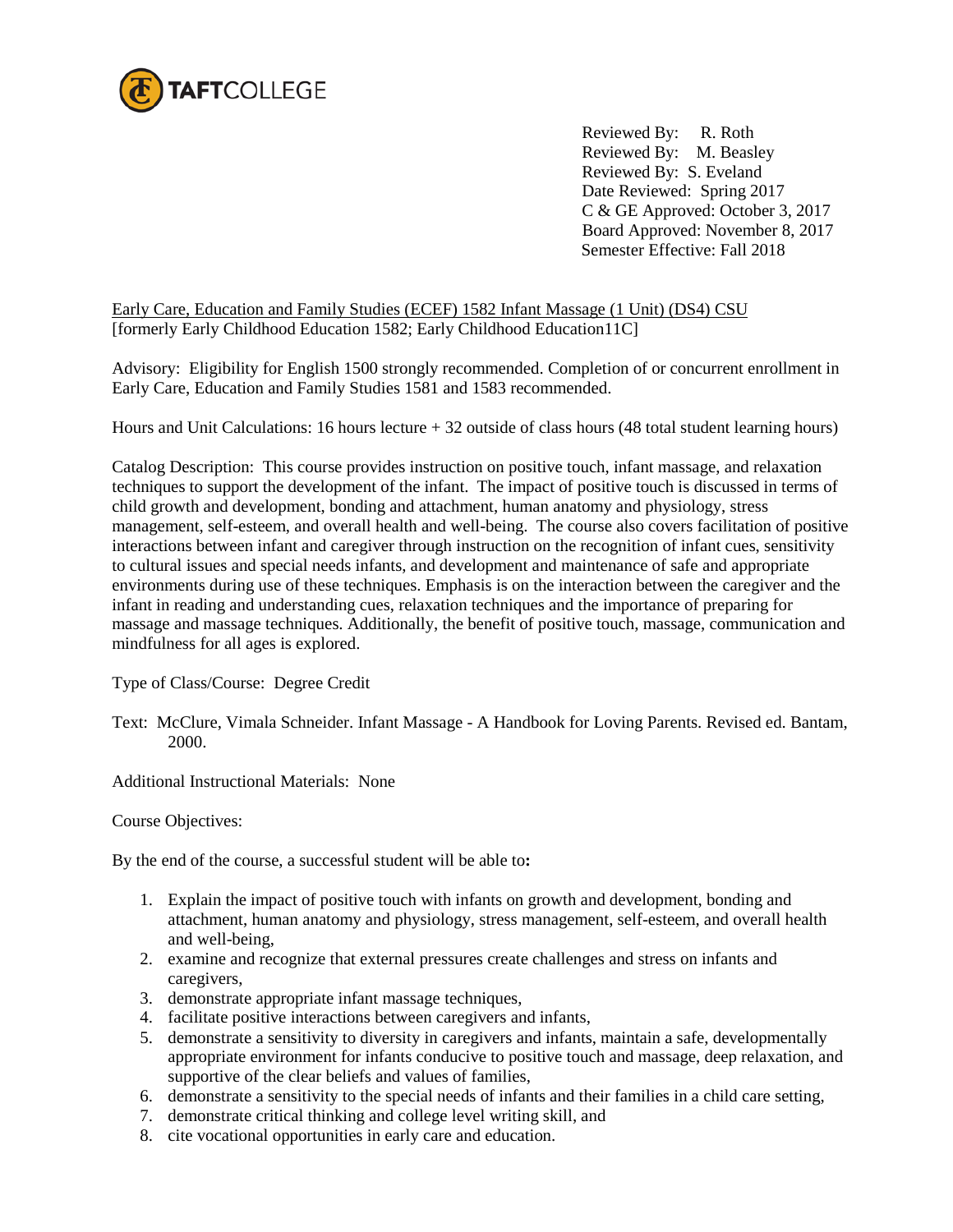

## Course Scope and Content:

| Unit I   | The Benefits of Infant Massage and Positive Touch<br>A. A vehicle to building relationships<br>B. Positive impact on health, growth and development<br>C. Reduces Stress<br>D. Builds Positive Self-Esteem<br>E. Improves General Health and Well Being<br>F. Supports Bonding and Attachment<br>G. Positive impact on anatomy and physiology<br>H. Introduces mindfulness and mind/body awareness |  |
|----------|----------------------------------------------------------------------------------------------------------------------------------------------------------------------------------------------------------------------------------------------------------------------------------------------------------------------------------------------------------------------------------------------------|--|
| Unit II  | Preparing for Massage<br>Relaxing environment<br>A.<br>Lighting and music<br>B.<br>C. Caregiver relaxation techniques<br>D. Cues from the infants: engagement and disengagement<br>E. Timing and infant states of arousal<br>F. Oil and lotion                                                                                                                                                     |  |
| Unit III | <b>Bonding and Infant Massage</b><br>A. Reading infant cues<br>B. Establishing trust<br>C. Communication through skin to skin contact<br>D. Learning about your infant and child                                                                                                                                                                                                                   |  |
| Unit IV  | Who benefits from using infant massage and positive touch?<br>A. Parents<br><b>B.</b> Caregivers<br>C. Foster parents and kinship caregivers<br>D. Siblings<br>E.<br>Teachers<br>F.<br>Infants, children, and adolescents<br>Foster children<br>G.<br>Н.<br>Children with special needs<br>Communities<br>I.                                                                                       |  |
| Unit V   | Using Massage in Special Circumstances<br>Gas and colic<br>A.<br>Medically fragile and premature infants<br>B.<br>C. Special Needs children<br>D. Children and adolescents<br>E. Foster children<br>F. Abused children                                                                                                                                                                             |  |
| Unit VI  | Massage Techniques and Approaches<br>Swedish and Indian massage techniques<br>А.<br>Gas and colic massage<br>B.                                                                                                                                                                                                                                                                                    |  |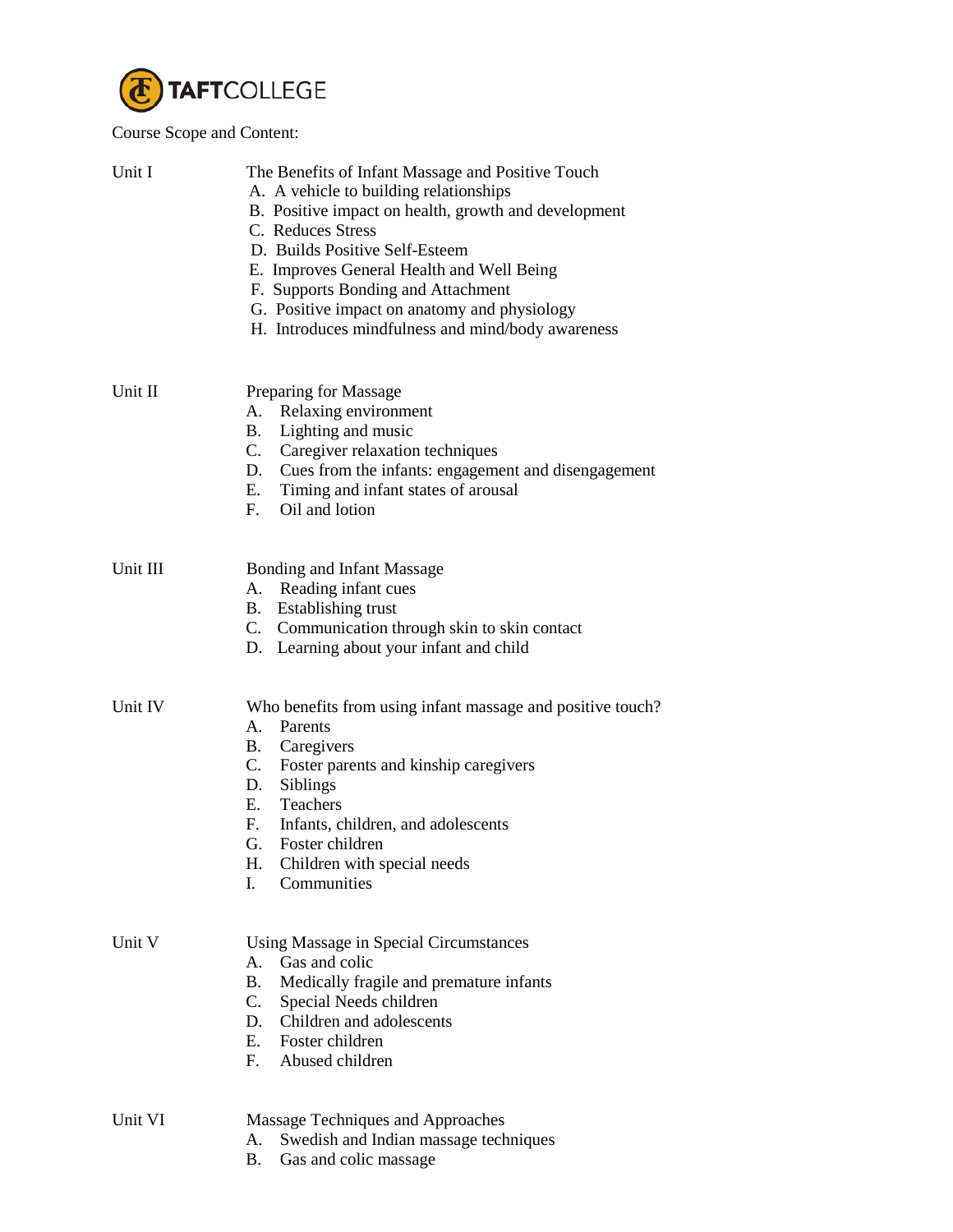

- C. Massage for children and adolescents
- D. Gentle movements and exercises
- E. Relaxation techniques

Learning Activities Required Outside of Class:

The students in this class will spend a minimum of 3 hours per week outside of the regular class time doing the following:

- 1. Studying
- 2. Answering questions<br>3. Completing required
- Completing required reading
- 4. Completing written work
- 5. Skills practice

Methods of Instruction:

- 1. Films when available
- 2. Workshops
- 3. Visiting specialists
- 4. Class presentations<br>5. Reading and evalua
- Reading and evaluations
- 6. Peer interactions

Methods of Evaluation:

- 1. Written assignments, including:
	- a. journal entries
	- b. self assessment inventory
	- c. reading reflections and book reviews
- 2. Skill demonstrations, including:
	- a. presentations
	- b. demonstrations
	- c. observations
	- d. field work

Supplemental Data:

| TOP Code:                  | 130590: Infants & Toddlers        |
|----------------------------|-----------------------------------|
| <b>SAM Priority Code:</b>  | C: Clearly Occupational           |
| <b>Distance Education:</b> | Not Applicable                    |
| Funding Agency:            | Y: Not Applicable(funds not used) |